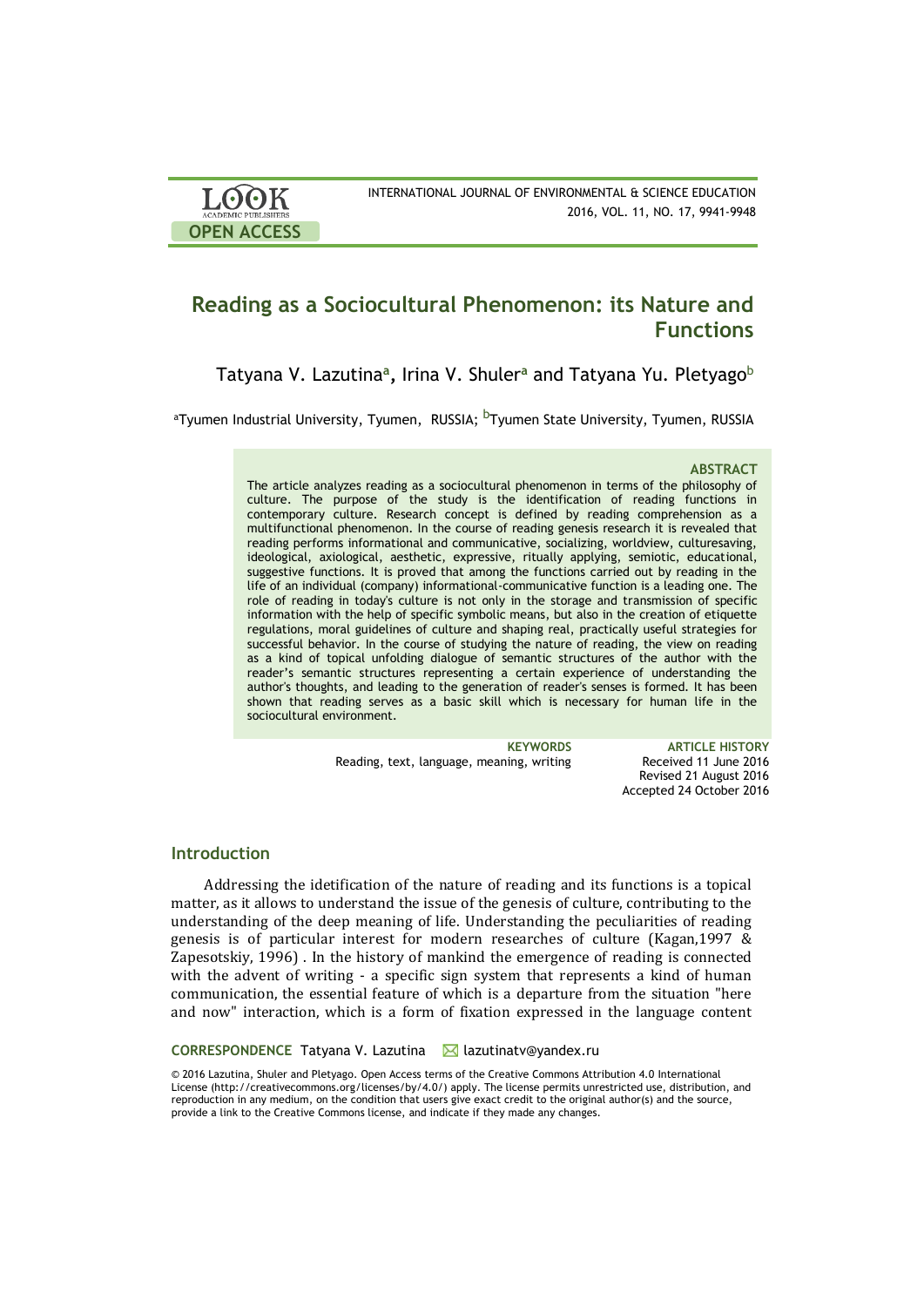aimed at the preservation and transfer of intellectual experience of generations. Initially, reading is determined, on the one hand, as the strategy of transmission of writing into oral speech and on the other hand, as the interpretation and application of enshrined semantic content in the specific social conditions.

Securing reading comprehension as a universal cultural mechanism in European culture turned out to be associated with a re-interpretation of reflection on language and writing undertaken in structurally-oriented linguistics(Saussure, 2011) semiotics(Peirce,1958), philosophy of language (Wittgenstein,1989) in the tradition of analytical philosophy. The focus of the discussion was the opposition of language and reality, speech and writing, reading and writing, as well as finding ways to overcome it. In the post-structuralist, post-modern concept reading is universalized up to cultureconstituting phenomena, thus, becoming a means of cultural organization of the society(Eco,1979; Foucault,2002).

In spite of the existing studies of reading as a cultural attribute in contemporary philosophy, psychology and pedagogy the issue of the analysis of this phenomenon in the semiotic aspect is important. It is topical to treat reading as a specific sign system, storing and transmitting aesthetic information from generation to generation of people living in different historical epochs. Analysis of informational and communicative function of reading as a sociocultural phenomenon is especially relevant.

### **Research Methods**

The study of reading, understood as an attribute of culture is the main issue of the present paper. Reading phenomenon is complex, and therefore, the essence of the concept of reading may be disclosed in the context of the philosophical, cultural, psychological and sociological understanding. The research methodology is a systematic approach that allows you to consider reading as a specific hierarchical system, which is in development, that allows to form an idea of the current concept of reading a philosophical picture of the world that underlies the artistic thinking of different historical times (from the ancient world up to the present). This problem is revealed through the use of the dialectical method of investigation, having the unity and diversity of properties of the reading phenomenon, system approach and semiotic analysis, allowing to explore the use of symbolic means of education as a sociocultural system.

# **Results**

No doubt, reading is an important part of modern culture. In the world of technical innovations the range of reading problems is large enough and it is a complex structure. Reading and its organization was interesting for philosophers for a long time. Reading in the Socratic - Platonic interpretation is presented as an indicator of "cultivated" mind. The question of the ordering of reading as a basis for creative thinking is raised by many philosophers and writers.

Antique covenants of reasonable and proper bibliophile have found its reflection in the medieval culture where reading, writing and eloquence were inseparable. English humanist, philosopher John of Salisbury (Solsberiyskiy, 1985), noting the special civilizational mission of writing and reading, wrote that wiith the highest diligence it is necessary to dwell on the things that either facilitate dispensation of public life, both civil law or precepts of morality, or contribute to the body's health and soul . After all, reading always requires a person to become constantly better than himself.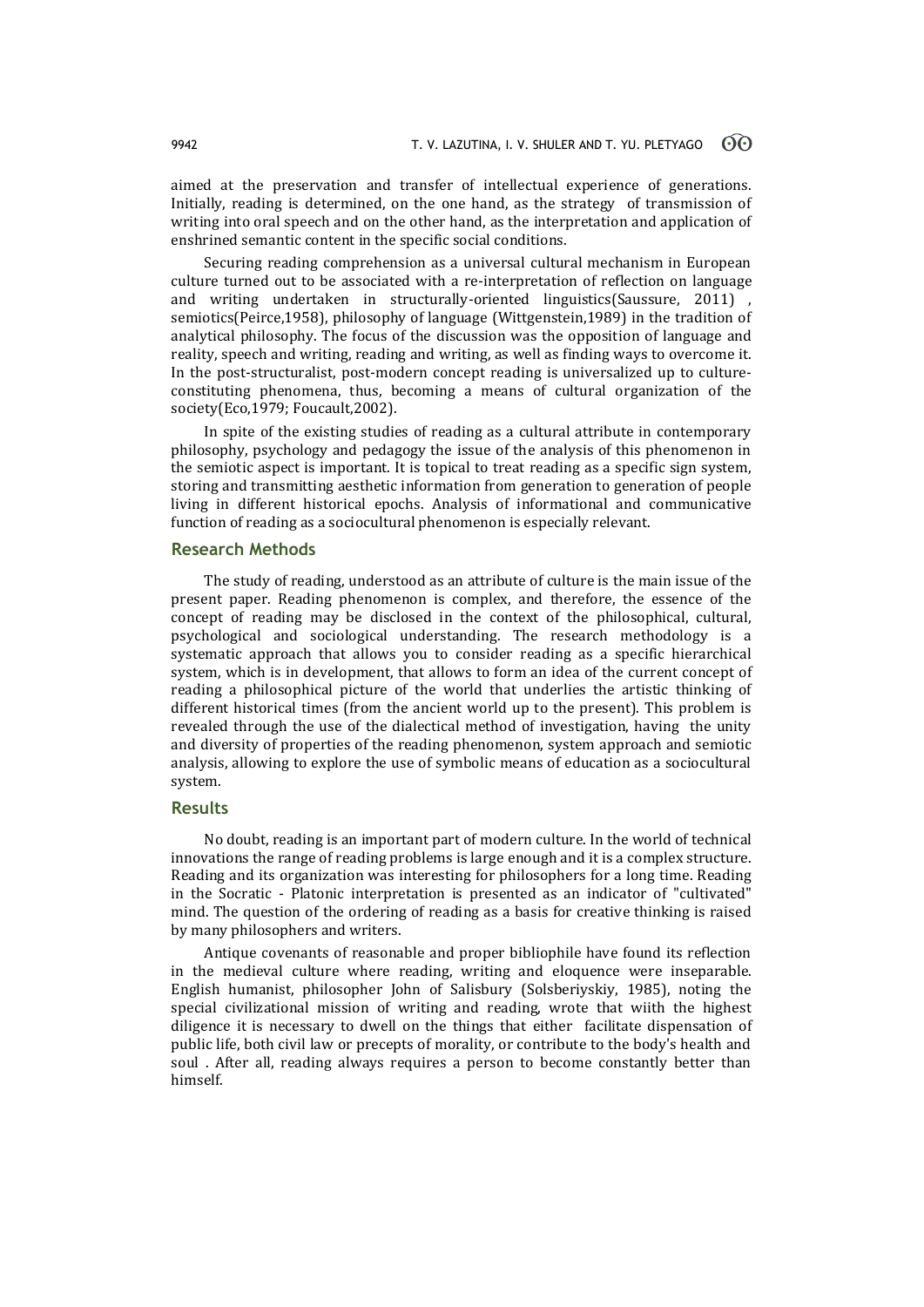#### $\odot$ INTERNATIONAL JOURNAL OF ENVIRONMENTAL & SCIENCE EDUCATION 9943

In modern philosophy there is a kind of a split between "heart" and "mind" caused by the advent of printing. The majority of the philosophers of this period were dominated by the rationalist interpretation of the interaction between the mind and feelings, expressed in underlining the benefits of the mind over the emotional-volitional sphere of human life and activity.

"Enlightenment" program continued its development in the hermeneutical studies of XVIII - XIX centuries. In contrast to the idea of "pure reason" hermeneutics highlighted the need for artistic comprehension of reality. Scientific bases of hermeneutics were laid by the German philosopher W. Schleiermacher (Schleiermacher, 1998), according to which it is necessary to understand not only the literal meaning of words spoken or written, but also the personality of the author of the statement or text; the text and the context, and the creator-artist must be understood. In the works of W. Dilthey (2010) it is said about the need of introspection in the process of learning and understanding of individual texts and phenomena of life in general. W. Dilthey (2010) introduces the term "empathy" in the scientific diction. Both W. Schleiermacher and W. Dilthey (2010) taught to consider texts as written fixed expression of life; according to the scientist, its interpretation is making its way opposite to objectification in mental vitality, and then in the historical ties.

In terms of defining the essence of reading conclusions of researcher Roman Ingarden (Ingarden, 1985)are of great interest, considering reading as a two-step process in which a simple reading of the information is the first step perception of the text. It is followed, though not always, by the second stage - the stage of true understanding. It is during the second stage, there is a comprehension of the subject, about which the story narrates. The condition for such comprehension is an active readers' participation in the "filling-in" the text. He is a co-creator of the text, understanding the essence of the text, showing a high level of activity and attention.

In philosophical and hermeneutic studies an idea on the equivalence of the reader and the text, the relationship between them is understood not so much as the relationship between subject and object, but as a relationship between two entities. The reader and the text are equivalent: they are the essence of individualization of something unified. Russian philosophers wrote on such "unity". Recognition of the potential unity of the primary items and objects (specifically, the reader and the text), according to L.P. Karsavin (1991), is a condition of all cognition - in the course of reading the content of the text is converted into thoughts and feelings of the individual reader, in other words, the object properties are becoming "qualitating" ones of perceiving knowing subject.

Defining the reading as a kind of interaction between a reader and a text, you must identify the psychological nature of this interaction. The heart of the modern understanding of the essence of reading is the doctrine of the higher mental functions (conceptual thinking, conscious speech, verbal memory), represented in the works of L.S. Vygotskiy (2012) and A.N. Leontyev (2007). L.S. Vygotskiy (2012) determined that these functions originally exist as a form of external activity, derived from the forms of verbal communication between humans and are mediated by signs of language. According to L.S. Vygotskiy (2012), a word is a unit of communication and synthesis", a unit of the two basic functions of speech: communication and thinking, he determined that "the idea is not expressed in words, but completed in the word. A.N. Leontyev (2005) studied in detail the role of words in the mental development of a person: due to words people can handle things mentally, when they are absent, to perform mental activities, mental experiments; thanks to the word the human world "doubles", the word gives an opportunity to transfer experience from individual to individual and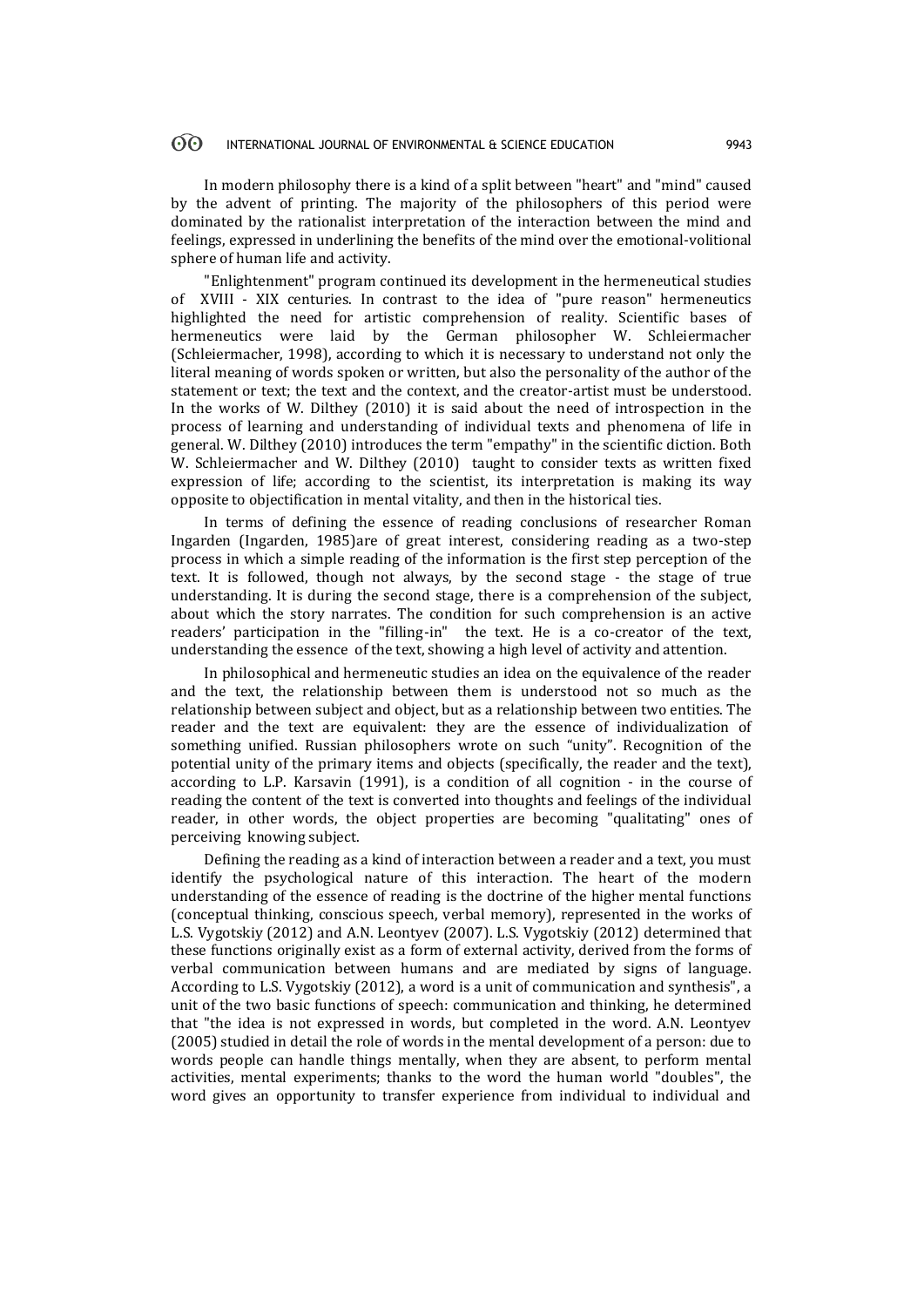ensures the assimilation of experience of generations. Reading is a kind of human speech activity, the formation of which is based on the other ones. Firstly, there is an establishing of audible (acoustic) and understandable speech, and then uttered (motor) one under the control of audible speech. A complex system of conditioned reflex connections between the audible uttered and understood speech is formed. Later it is becoming increasingly complicated when mastered "visible" - printed text, based on the perceived audible, spoken and understood. This mechanism is preserved in the later stages of the reader's development. The interaction of visual and articulation mechanisms in the process of perception, understanding, presenting and storing the text defines the psychological nature of the various texts that are unequal in terms of values, meaning, imagery, emotionality, artistry.

Many psycholinguistic and hermeneutical studies are devoted to the problem of text understanding. A.A. Brudnyy (1998) indicates that understanding is manifested as following a certain direction, as the ability to predict, reading a text as is mounted in the minds by successive segments, relatively completed semantically. The question of search (definition) mechanisms, reflection and understanding of the text is comprehensive. Different levels and forms, characterized by various elements and parameters are highlighted in the understanding of researches. A.F. Zakirova (2006) notes that different levels of understanding differently show the relationship of subjective and objective, psychological and logical, intuitive and rational. Primary understanding (most common) only shows the understanding of the basic statements of the topic. Located on this level, the subject is able only to determine the subject of oral or written statements, but cannot reproduce its content. The next level of understanding is characterized by understanding of the progress, consistency of thought and the main argument. The highest level of understanding is defined by sense of purpose, reasons, methods and internal logic statements.

It is important that the process of learning as a constructive activity of the person is possible only through the relationship I and another. "Dialogism" opened by M.M. Bakhtin (1988), is the only means of knowing the truth, the recognition of being the contact with them, dialogue is understood as a universal communication, the basic principle is not only culture, but also human existence and only dialogic, the participatory installation takes another's word seriously and is able to come to it as a semantic position, as a different point of view. Mechanisms of understanding of the text in the reading process described by Bakhtin as a dialogical movement stages of understanding: the starting point is the text, movement back is previous contexts, a movement forward is the anticipation (and the beginning) of a further context. The texts are not only set for reading as a material for interpretation and understanding: understanding itself is associated with the construction of texts. The same idea is expressed by Y.M. Lotman (2010) when he writes that the text itself, taken in isolation, does not produce any new messages, in order to do it any other text should be passed through it, that is almost made when the text is "connected" to the reader who stores in memory some previous messages; when texts are mixed, "stereoscopic", "avalanche self-expansion of meaning" "creative consciousness" is formed.

Creative reading incorporates all the basic characteristics and parameters of critical thinking: 1) pronounced unique personal and spiritual activity; 2) freedom of conscious, reasonable choice of action when reading; 3) aesthetic perception as a core and an indispensable prerequisite for interest in reading, semantic orientation reading activity; 4) evidence, self-assessment of reading, based on the ability of critical judgment about the text as a phenomenon of a certain type and genre; 5) correlation of reflection on one's own experiences about the reading with judgments, experiences of other readers, critical studies, that is, other points of view. Scientists are unanimous in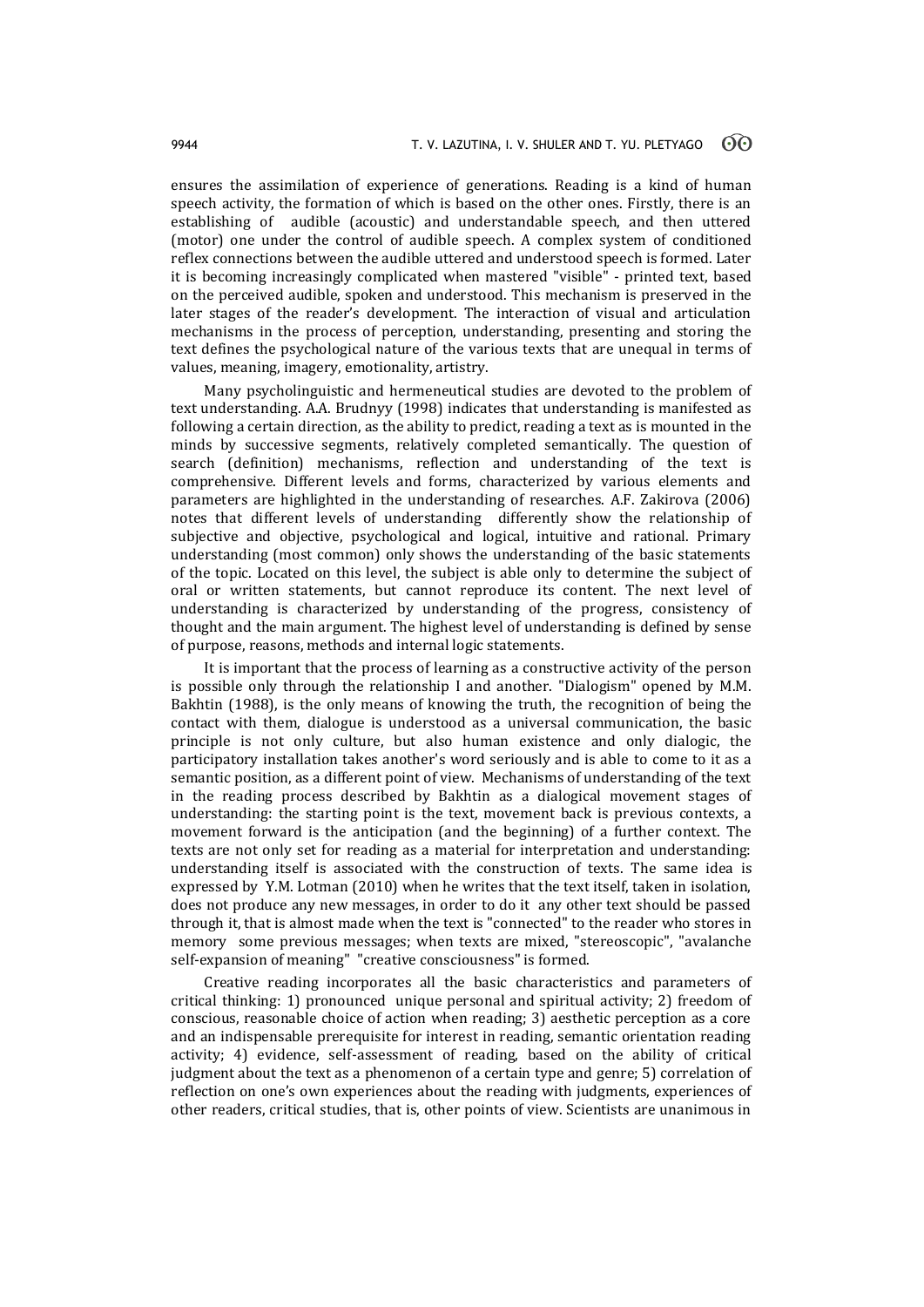#### $\odot$ INTERNATIONAL JOURNAL OF ENVIRONMENTAL & SCIENCE EDUCATION 9945

the opinion that reading is a kind of actual unfolding dialogue of semantic structures of the author with the reader's semantic structures representing a certain experience of understanding the author's thoughts, and leading to the generation of reader's senses. In particular, D.A. Leontyev ( 2007), exploring the specificity of communication, notes that the meaning acts in psychology in three aspects, where the first of them is the aspect of the objective relationship between the subject and the world, characterized by the fact that the objects, phenomena and events are actually included in the standard world of the subject are beginning to acquire a special meaning of life for him due to the fact that they objectively are not indifferent to his life. The second aspect is this image of the world in the consciousness of the subject, one component of which is the personal sense. Finally, the third aspect is the substrate of psychological sense unconscious mechanisms of internal regulation of life. In this aspect sensible vital relationship takes the form of semantic structures of personality, forming an integral system of life and ensure the regulation of the subject in accordance with a particular semantic logic. Therefore, the meaning is presented as a ratio that connects the vital objective attitude of the subject, the substantive content of consciousness and the structure of its operations. A "meaningful contact" is necessary to have for the complete understanding of the text, a condition which is coincides with "semantic tricks" of the author and the reader.

In the understanding of the text cognitive psychology highlighted the issue of relations between the continuously updated and brought existing readers' knowledge into the text, and it is presented, in particular, by the theory of Piaget (1953), who studied the psychological mechanism of logical operations and described the origins and development of stable integral intelligence agencies (which he called a schema), consisting of parts (schemata) and that are in stable equilibrium, provided the relation between the functions of adaptation, assimilation and accommodation. Piaget (1953) pointed out that the acquisition of new knowledge, skills and experience is not a linear process, where new information summative joins are available. In his opinion, as new information or knowledge come up, a person must adapt, transform, modify it (information and knowledge), in order to adapt to holistic mental structure, system, reflecting the concept or idea. Interpretation of the new is happening in the context of the already known, the reader creates a sense of the text, using, lapping, trying on it his thoughts and values, all his experience.

Postmodern culture distinguishes a particular vision of understanding and interpretation of written texts. Coined by Jacques Derrida (1967) a concept of "deconstruction" involves restructuring the meaning of the text: the meaning is given and constituted by the fact that a new sense assesses the previously defined meaning, which is rebuilt on new foundations.

Today there is understanding of the text of culture, culture of language as symbol creating due to cultural and historical context. Researchers T.V. Lazutin & N.K. Lazutin (2015) outline the specificity of the artistic image, considering the result of individual action as a kind of way of the accumulation of spiritual experience of humanity, and the language of art conceived as an effective communication system with specific content and the ability to pass a map of the world in the minds through images (Lazutina & Lazutin, 2016).

Thus, the culture, with its sign and symbolic images, is a specific socio-cultural phenomenon in the dynamics. The text, as an important part of modern culture, requires further study.

### **Discussion**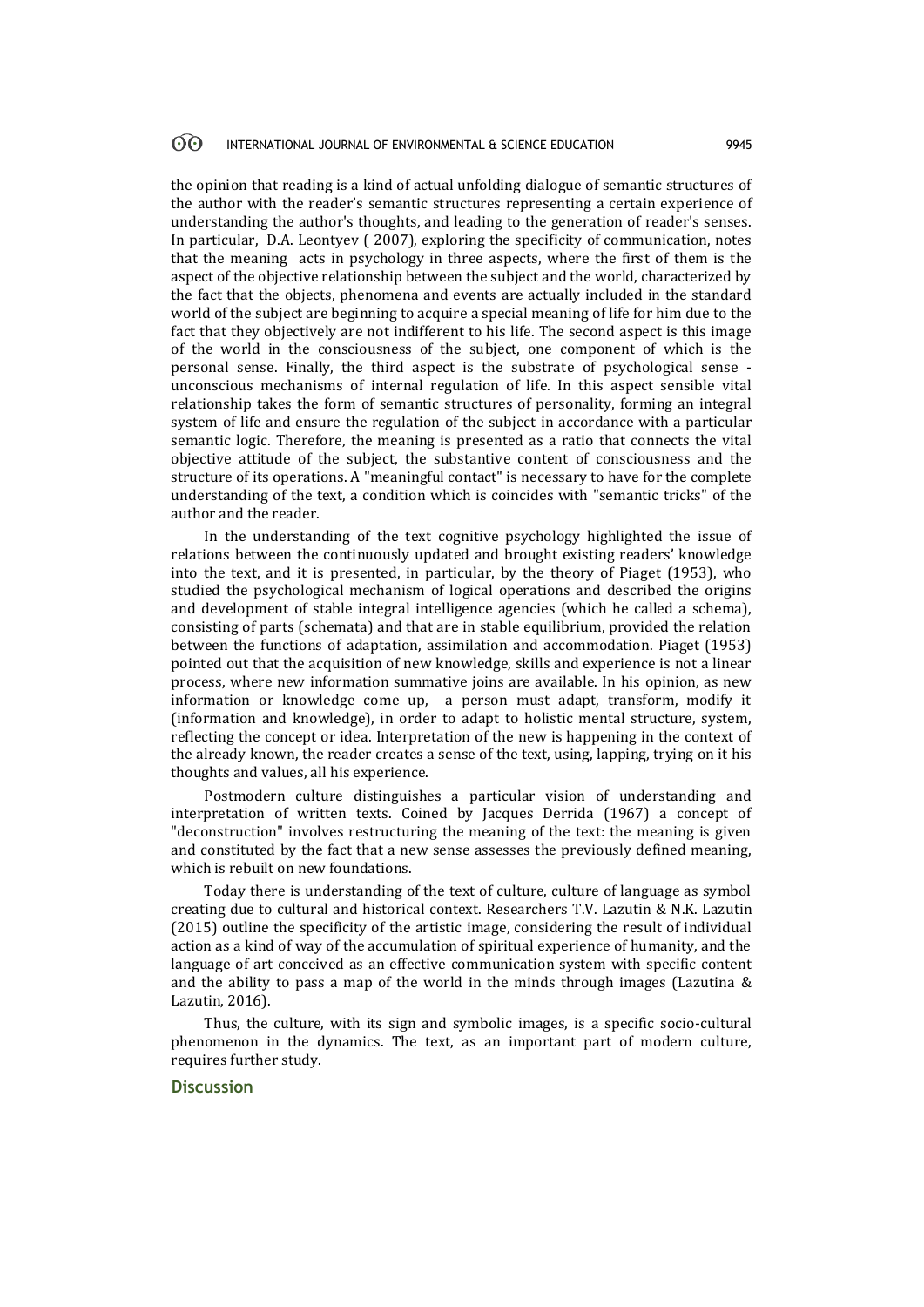The role of reading as a socially significant phenomenon is currently locked in "literacy" concept included in the World Health Organization having 12 indicators that characterize a healthy nation. According to the definition given by UNESCO in the 1950s, literacy is understood as a set of skills, including reading and writing used in a social context. UNESCO has also been proposed to use the concept of a minimum (academic) and functional literacy, where the first refers to the ability to read and write simple messages, and under the second means the literacy rate, making it possible to complete the activity with a person of the written word in a social environment. Anyway, reading is seen as fundamental, basic skills necessary for a person living in a socio-cultural environment.

Internal necessity experienced by everyone, feeling within a particular culture is cultural identity. The mechanism of cultural identity creates a "role model", i.e. develop a strategy of behavior in society, on the one hand, and on the other, it makes it possible to penetrate the core of one's own subjectivity. Considering the reading from the position of determining its value, it is necessary to identify the unity and interpenetration of its two sides - the reproductive and productive (creative) ones. This feature is determined in the light of the concept of "possession and being" of Erich Fromm (2005). Reproductive nature of reading provides a person the opportunity to purchase a certain minimum "cultural property", especially if it becomes a possession, not understanding, not being. Students are taught to read the book so that they can repeat the basic ideas of the author. It is in this sense that the students "know", for example, the ancient philosophers. People who read on the principle of being, as if talking to the author, learn to notice the contradictions in his views, to empathize with the heroes, that is, critically and creatively apply to it. A person seeking to understand the meaning of reading, acquires an internal scheme of self-cognition, and this process is unique in terms of its inability to substitute any other form of activity. In reading the text a human has thoughts, sometimes quite far from the event-factual or canvas, they are diverse, sometimes conflicting emotions. Taking into account reproductive and creative component ratios helps to reveal the peculiarities of the spiritual and practical demands in reading. Socializing role of reading is shown in the mediation between the individual and the system of values of a given society or social group. Axiological approach to reading problems focuses on value attitude to reading, its inclusion in the system of values of the individual, group, society as a whole. Despite the individual nature of the reading process, its significance is determined not only by personal attitudes, but also closely correlated with the value system of the society and the proclaimed e ideal of personality.

In the context of the information society reading is a process of perception semantic information recorded on any physical medium. As a complex mental activity in conjunction with the other components of a modern information and cultural space, reading is at the intersection of cultures and computer culture with expansion of screen culture. In connection with the development of telecommunication systems, new ways of presenting information and, consequently, new ways of reading, such as reading an electronic text, which has a number of features appeared. Firstly, electronic text, not only "leads" reading, but it can also stop the further advance of the text in accordance with the educational and other criteria laid down in the program. For example, when reading with stops after the passage of the text there are questions, checking its understanding. In the case of a negative result, the reader reads the text and repeat the task, as the following excerpt of the text is closed for him. Secondly, electronic texts often have new symbols. They may be not only illustrations typical of a printed text, but videos, computer graphics. Thirdly, the electronic structure of the text can be presented in the form of hypertext. The classification of literary hypertext is very diverse and has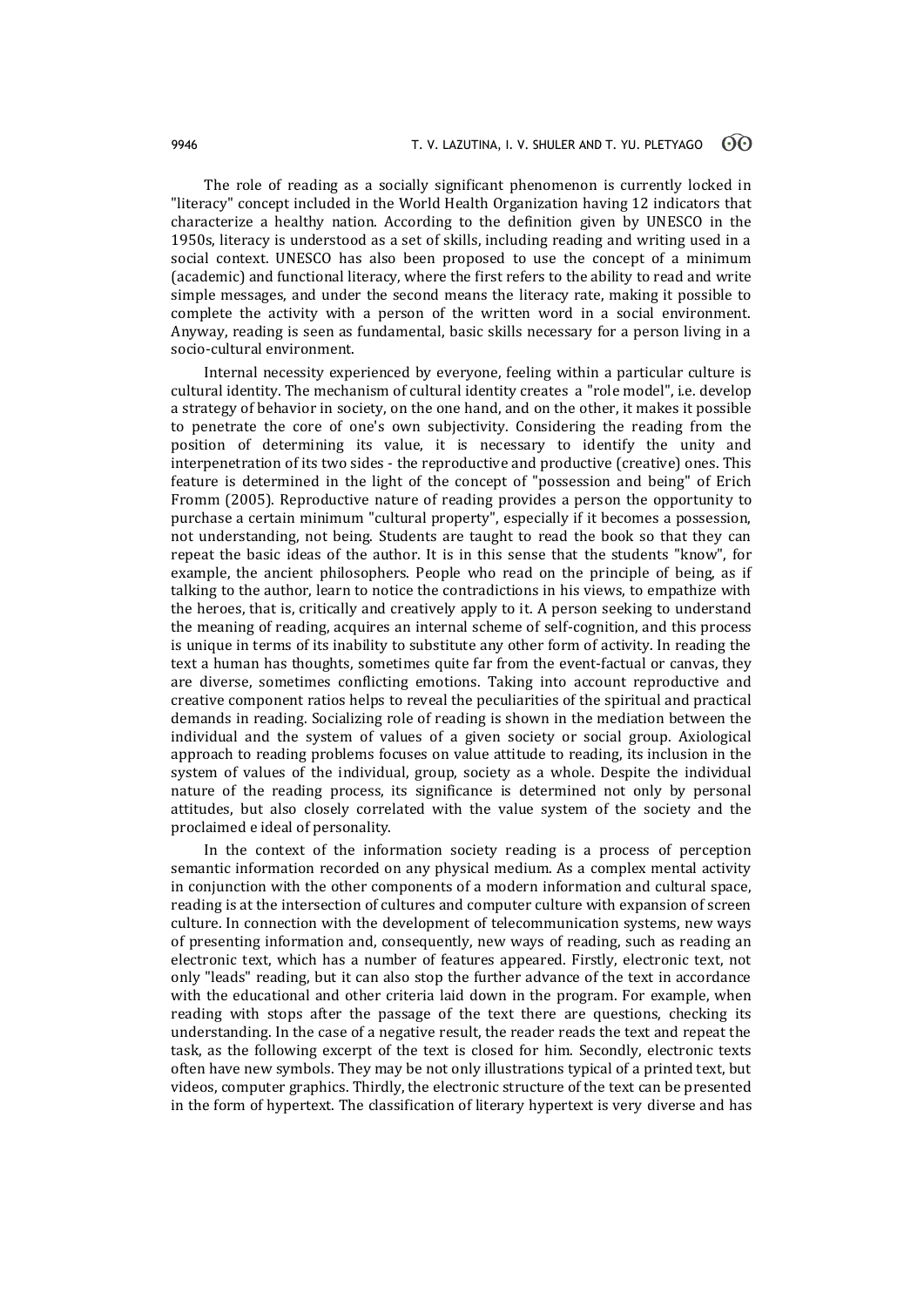#### 60 INTERNATIONAL JOURNAL OF ENVIRONMENTAL & SCIENCE EDUCATION 9947

not been acknowledged yet. They can be divided into three groups. The first category may include conventional linear, one-dimensional texts, having a comparatively small number of connections and links similar to a book. The second one includes products with varying degrees of hyper-depth and highly branched connections, which, nevertheless, have one important feature: the presence of the main text body. The plot may have branches, links can take away from the main unit far away sometimes, but the author makes some unobtrusive main line. Degrees of freedom of the author and the reader are very high, but, in principle, the reader may limit himself to the basic version, and not interfere with the course of action. Such construction of the literary text in paper form is already very difficult for publication. Third one, the most complex and interesting category requires the reader to participate in the construction of a literary work, making the process necessarily interactive. Deep communication is so complex that two people, reading the same piece would read something completely differently. Plots, ideology and philosophy of the same product may vary to the extreme. Each reader becomes a co-author, but if wanted - a researcher of the text, a traveler along it.

Exploring reading problems in the information society, experts determine what an e-book is, what opportunities it offers; for whom and for what it is intended; where and how to read it; what advantages and disadvantages it has; what it is thought by its readers. There are fears of widespread use of information and telecommunication technologies. In particular, G.M. McLuhan (1962) notes that the space of modern information culture exists not only on the basis of the production and distribution of images - this is only one part of the relationship - but also due to the special form of information exchange - "posts - communion", the production of information products is focused, on the one hand, to satisfy the interests of the audience, but on the other , on the formation of these interests; Imposing a certain logic for a person is carried out, regardless of his desires, resulting in a kind of "amputation" of consciousness. As a consequence, it is difficult to have mature conscious attitude to reading and the formation of self-assessment of reading.

# **Conclusion**

By identifying the ontological foundation of modern communication, it was found that reading is a multifunctional phenomenon which requires an interdisciplinary study for its research. So in the philosophical comprehension reading is regarded as the cultural basis of human existence. Reading from a psychological point of view, is a specific type of speech activity, a kind of mental operation, comprising two interconnected processes: reading technique (visual-auditory-motor decoding the information contained in the text) and the understanding of readable text (semantic perception of the text, and sensecollection and sensecreation). In the social context reading appears as a communicative mediator between members of a social group, as a indicator of the intellectual reproduction of society.

Thus, the study highlights reading comprehension issues as a particular sociocultural reality, which is an important part of the modern science of language and culture. Reading is a multifunctional phenomenon, we can distinguish primary and secondary reading functions. The main function of reading is informational communicative, through which the transmission of meanings of culture and connection of generations in the history of civilization is exercised. The research results are interesting for specialists in the field of philosophy, cultural studies, sociology, and psycholinguistics.

# **Disclosure statement**

No potential conflict of interest was reported by the authors.